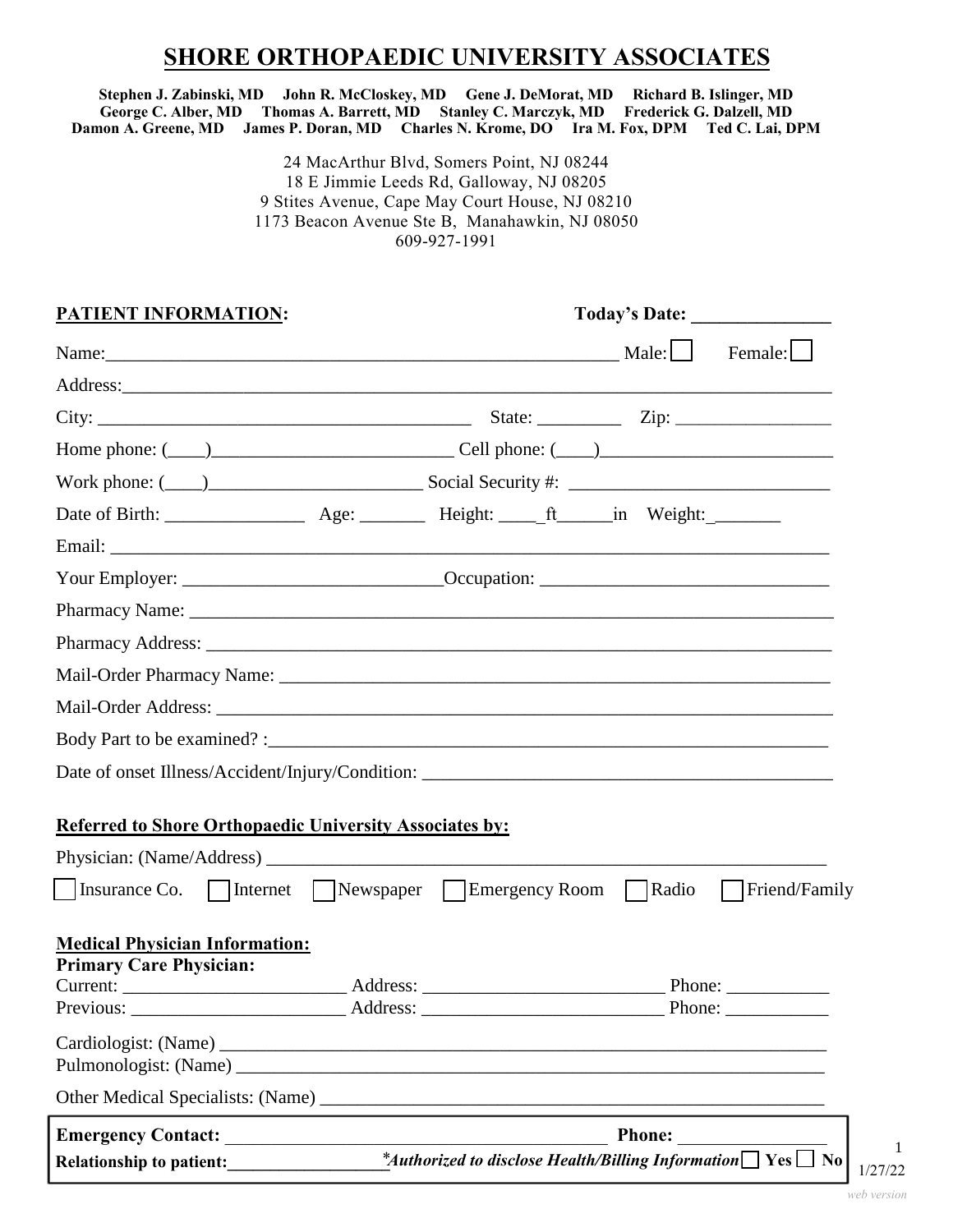## **PATIENT INJURY/TREATMENT FORM:**

Please provide a full description of your condition that requires medical treatment:

| For each, check what BEST applies:                                                                                                                                                                |                               |                 |                                |
|---------------------------------------------------------------------------------------------------------------------------------------------------------------------------------------------------|-------------------------------|-----------------|--------------------------------|
| The pain is: $\Box$ RARE $\Box$ INTERMITTENT $\Box$ CONSTANT                                                                                                                                      |                               | $\vert$ DULL    |                                |
| The pain is: $\Box$ SHARP $\Box$ ACHY $\Box$ THROBBING $\Box$ BURNING                                                                                                                             |                               |                 |                                |
| On a 0-10 severity scale (worst = 10) the pain is a: $\Box$ 0 $\Box$ 1 $\Box$ 2 $\Box$ 3 $\Box$ 4 $\Box$ 5 $\Box$ 6 $\Box$ 7 $\Box$ 8 $\Box$ 9 $\Box$ 10                                          |                               |                 |                                |
| <b>Associated Symptoms: Check ALL that apply:</b>                                                                                                                                                 |                               |                 |                                |
| <b>POPPING</b><br><b>LOCKING</b><br><b>TINGLING</b><br><b>WEAKNESS</b>                                                                                                                            | <b>GRINDING</b><br>NIGHT PAIN | <b>SWELLING</b> | <b>STIFFNESS</b>               |
| OTHER <b>EXECUTER</b>                                                                                                                                                                             |                               |                 |                                |
| Have you ever had a previous injury or symptoms involving this body part in the past? $\Box$ YES $\Box$ NO                                                                                        |                               |                 |                                |
| Have you had any previous treatment for this problem? $\square$ NONE $\square$ medication $\square$ injection<br>physical therapy surgery chiropractic care Explain: ____________________________ |                               |                 |                                |
| Related testing for above: $\Box X$ -Ray $\Box$ MRI $\Box$ CT Scan $\Box$ Bone Scan Other:                                                                                                        |                               |                 |                                |
| If this is an injury or accident, where did the injury or accident occur?                                                                                                                         |                               |                 |                                |
| Did the injury or accident occur on the job? $\Box$ YES                                                                                                                                           |                               | $\vert$ NO      |                                |
| Have you or do you intend to file this claim under Workers' Compensation?                                                                                                                         |                               |                 | $\blacksquare$ NO<br>$ $   YES |
| Did the injury occur as result of an auto accident? $\Box$ YES $\Box$ NO If yes, fill in Auto Insurance information                                                                               |                               |                 |                                |
|                                                                                                                                                                                                   |                               |                 |                                |
|                                                                                                                                                                                                   |                               |                 |                                |
|                                                                                                                                                                                                   |                               |                 |                                |

\_\_\_\_\_\_\_\_\_\_\_\_\_\_\_\_\_\_\_\_\_\_\_\_\_\_\_\_\_\_\_\_\_\_\_\_\_\_\_\_\_\_\_\_\_\_\_\_\_\_\_\_\_\_\_\_\_\_\_\_\_\_\_\_\_\_\_\_\_\_\_\_\_\_\_\_\_\_\_\_\_\_\_\_\_\_\_\_\_\_\_\_\_\_\_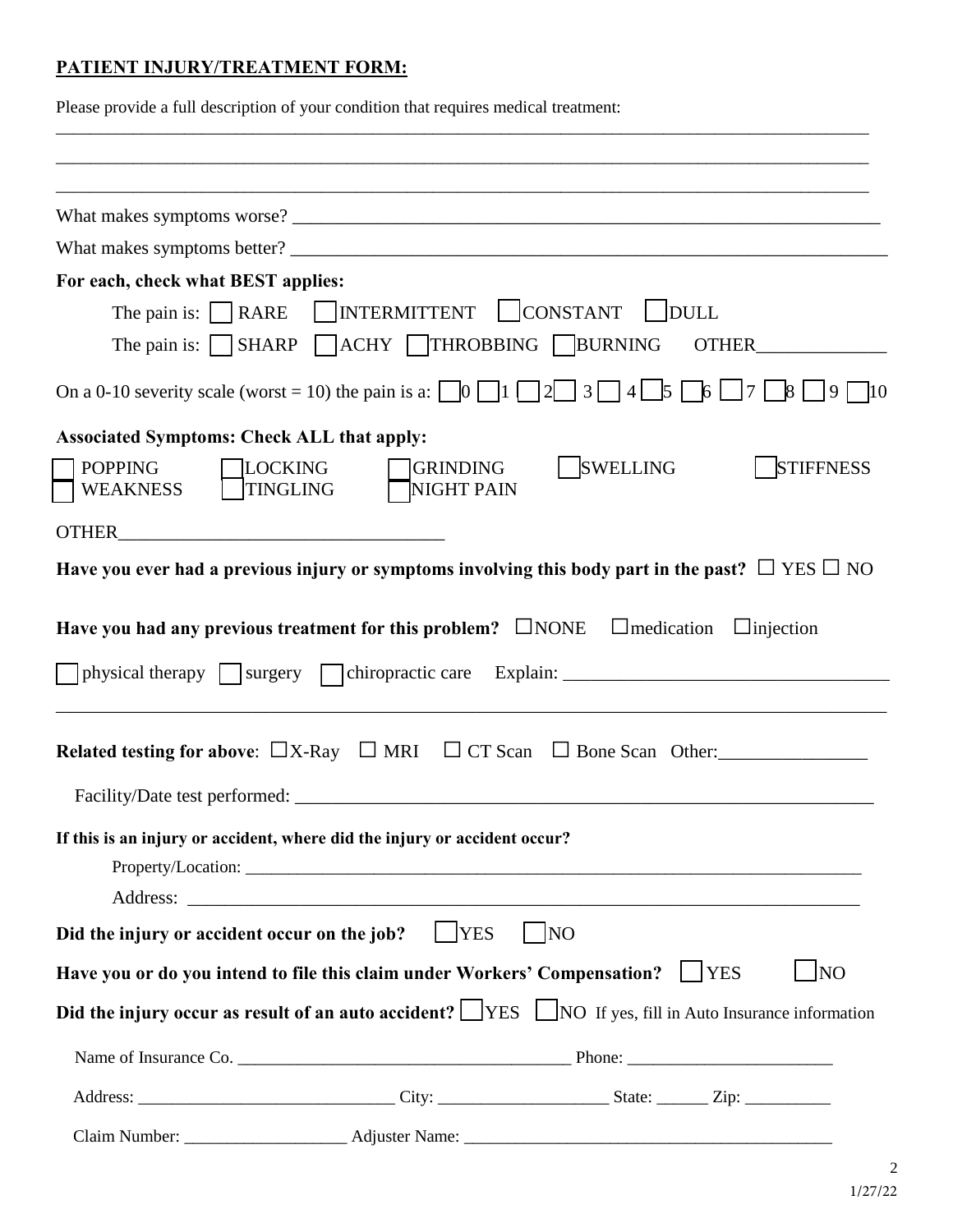**MEDICAL HISTORY:** Do you currently or have you ever had any of the following: Check all that apply:

| Anemia                  | Arthritis           | Asthma              | <b>Rheumatoid Arthritis</b>  |
|-------------------------|---------------------|---------------------|------------------------------|
| Emphysema               | <b>Blood</b> clots  | Lyme Disease        | Non-insulin diabetes         |
| Depression              | High blood pressure | Irregular heartbeat | Insulin - diabetes           |
| Heart disease           | Hepatitis $A/B/C$   | Gout                | Circulatory disease          |
| <b>HIV/AIDS</b>         | Kidney disease      | Osteoporosis        | <b>Anxiety Disorder</b>      |
| <b>COPD</b>             | Reflux/heartburn    | Seizures            | <b>Urinary Infections</b>    |
| Stomach ulcers          | Parkinson's disease | Hyperthyroidism     | Hypothyroidism               |
| Sleep Apnea             | Glaucoma            | <b>Stroke</b>       | Fibromyalgia                 |
| Other Psych Illness     |                     | Bleeding disorder   | <b>Increased Cholesterol</b> |
| Substance Abuse:        |                     |                     |                              |
| Cancer:(type)           |                     |                     |                              |
| Other/Details of above: |                     |                     |                              |
|                         |                     |                     |                              |

# **NONE**

| <b>NONE</b><br><b>SURGICAL HISTORY:</b> Check all that apply:                                                                                                                                                                                      |
|----------------------------------------------------------------------------------------------------------------------------------------------------------------------------------------------------------------------------------------------------|
| <b>Eyes/ENT:</b><br>  $\vert$ tonsils   $\vert$ sinus surgery<br>sleep apnea<br>thyroid<br>cataracts                                                                                                                                               |
| $\vert$ valve replacement stems stems likely stems are parameter $\vert$ angioplasty $\vert$ pacemaker<br>Heart:<br>bypass                                                                                                                         |
| GI:<br>appendix<br>gallbladder<br>$h$ ernia $\Box$ gastric bypass                                                                                                                                                                                  |
| C-section<br>tubal ligation<br><b>Gynecologic:</b><br>hysterectomy                                                                                                                                                                                 |
| bladder<br>Urologic:<br>prostate<br>vasectomy                                                                                                                                                                                                      |
| Orthopaedic:<br>right hip replacement<br>left hip replacement<br>right knee replacement<br>left knee replacement<br>right knee arthroscopy<br>left knee arthroscopy<br>left shoulder arthroscopy<br>right shoulder arthroscopy<br>fracture surgery |
| cervical fusion<br>lumbar fusion<br>Spine:<br>cervical disk removal<br>lumbar disk removal<br>fracture surgery<br>Vascular:<br>carotid<br>leg bypass<br>aneurysm                                                                                   |
| skin<br>$\lceil$ lung<br><b>Cancer:</b><br>breast<br>prostate<br>other:                                                                                                                                                                            |
|                                                                                                                                                                                                                                                    |
| History of surgical infection? $\Box$ YES<br>$\vert$ NO                                                                                                                                                                                            |
| <b>YES</b><br>History of failed surgery?<br>NO                                                                                                                                                                                                     |
| History of anesthesia complication? YES NO If yes, explain ______                                                                                                                                                                                  |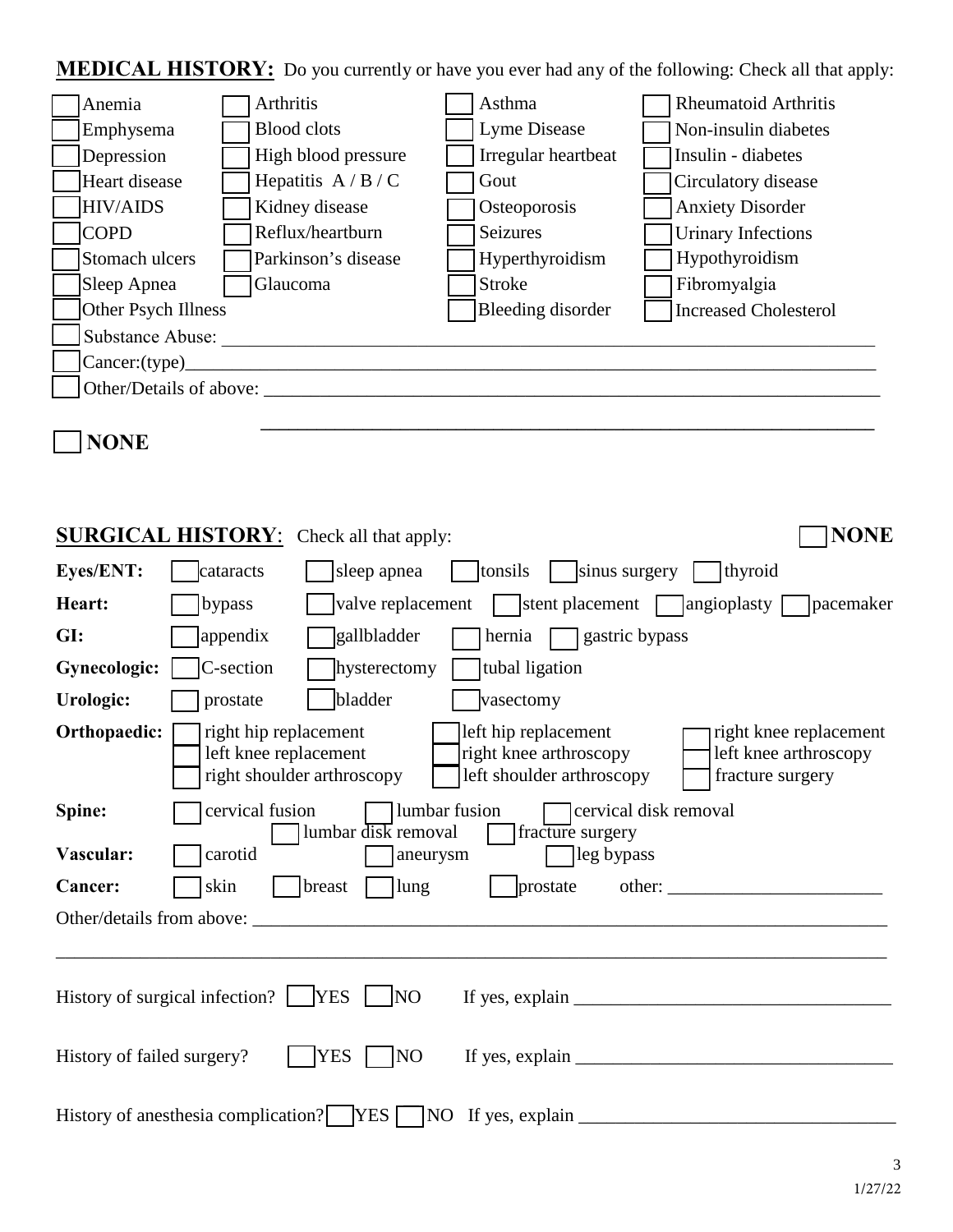## **FAMILY HISTORY:**

| <b>Mother:</b>   Living<br>anesthesia complications subseteing disorder<br>$\parallel$ arthritis<br>heart disease   diabetes<br><b>Father:</b><br>Living Deceased Cause of death:<br>$\qquad \qquad \text{Age:} \qquad$<br>$arthritis$ $\Box$ heart disease<br>$anesthesia$ complications bleeding disorder<br>$\Box$ diabetes                                                                                                                                                                                                                                                                                                                                                                                                  |
|---------------------------------------------------------------------------------------------------------------------------------------------------------------------------------------------------------------------------------------------------------------------------------------------------------------------------------------------------------------------------------------------------------------------------------------------------------------------------------------------------------------------------------------------------------------------------------------------------------------------------------------------------------------------------------------------------------------------------------|
|                                                                                                                                                                                                                                                                                                                                                                                                                                                                                                                                                                                                                                                                                                                                 |
| <b>SOCIAL HISTORY:</b><br>Marital status: $\Box$ single<br>married<br>$\lceil$ divorced $\lceil$ widowed<br>occasionally<br>$\Box$ daily<br>Alcohol use:<br>$\Box$ none<br>$\left  \right $ $\left  \right $ $\left  \right $ $\left  \right $ $\left  \right $ $\left  \right $ $\left  \right $ $\left  \right $ $\left  \right $ $\left  \right $ $\left  \right $ $\left  \right $ $\left  \right $ $\left  \right $ $\left  \right $ $\left  \right $ $\left  \right $ $\left  \right $ $\left  \right $ $\left  \right $ $\left  \right $ $\left  \right $ $\left  \right $ $\left  \right $ $\left  \$<br>Have you smoked at least 100 cigarettes in your entire life?     Yes     No<br>Tobacco use:<br>Previous smoker |
|                                                                                                                                                                                                                                                                                                                                                                                                                                                                                                                                                                                                                                                                                                                                 |
| <b>OTHER CURRENT SYMPTOMS:</b><br><b>NONE</b><br>Check all that apply:                                                                                                                                                                                                                                                                                                                                                                                                                                                                                                                                                                                                                                                          |
| General Health:<br>weight loss<br>weight gain<br>night sweats<br>fever<br>fatigue                                                                                                                                                                                                                                                                                                                                                                                                                                                                                                                                                                                                                                               |
| ENT:<br>headaches<br>difficulty swallowing<br>nose bleeds<br>Cardiovascular:<br>chest pain<br>palpitations<br>fainting<br>shortness of breath<br>coughing<br><b>Respiratory:</b><br>wheezing<br>snoring<br><b>Gastrointestinal:</b><br>heartburn<br>constipation<br>diarrhea<br>nausea<br>Urinary:<br>urinary frequency<br>incontinence<br>pain<br>urgency<br>Musculoskeletal:<br>joint pains<br>stiffness<br>swelling<br>muscle pain<br>Skin:<br>skin changes<br>poor healing<br>itching<br>rash<br>Neurological:<br>numbness/tingling<br>unsteady gait<br>dizziness<br>tremors<br>bruising<br>Hematologic:<br>easy bleeding                                                                                                   |
| Other:                                                                                                                                                                                                                                                                                                                                                                                                                                                                                                                                                                                                                                                                                                                          |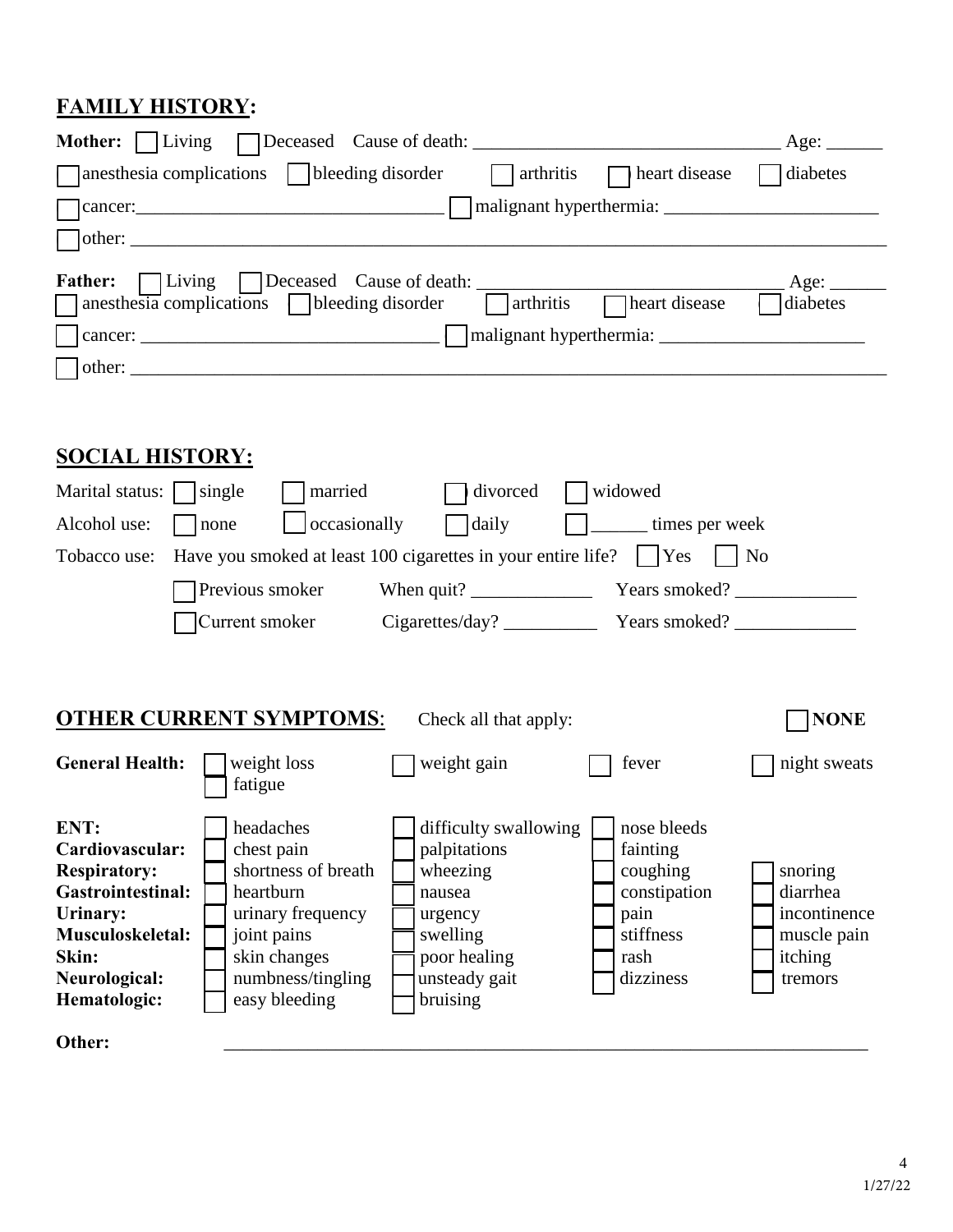| <b>MEDICATION ALLERGIES:</b> (rash, swelling, shortness of breath, etc.)         |                                        |                                    | <b>NONE</b>      |  |
|----------------------------------------------------------------------------------|----------------------------------------|------------------------------------|------------------|--|
| Sulfa<br>Penicillin<br>$ $ $ $ Latex                                             | $\Box$ Iodine (IV contrast)            | $S$ hellfish                       | Poultry products |  |
|                                                                                  |                                        |                                    |                  |  |
|                                                                                  |                                        |                                    |                  |  |
| <b>MEDICATION SIDE EFFECTS:</b> (heartburn, nausea, vomiting)                    |                                        |                                    | <b>NONE</b>      |  |
| NSAIDS Codeine Percocet Vicodin/Lortab Other: __________________________________ |                                        |                                    |                  |  |
|                                                                                  |                                        |                                    |                  |  |
|                                                                                  |                                        |                                    |                  |  |
| <b>MEDICATIONS:</b><br><b>NONE</b>                                               | additional sheet attached              |                                    |                  |  |
| Medication                                                                       | Dosage                                 |                                    | Times per day    |  |
|                                                                                  |                                        |                                    |                  |  |
|                                                                                  |                                        |                                    |                  |  |
|                                                                                  |                                        |                                    |                  |  |
|                                                                                  |                                        |                                    |                  |  |
|                                                                                  |                                        |                                    |                  |  |
|                                                                                  |                                        |                                    |                  |  |
|                                                                                  |                                        |                                    |                  |  |
|                                                                                  |                                        |                                    |                  |  |
|                                                                                  |                                        |                                    |                  |  |
|                                                                                  |                                        |                                    |                  |  |
|                                                                                  |                                        |                                    |                  |  |
|                                                                                  |                                        |                                    |                  |  |
|                                                                                  |                                        |                                    |                  |  |
|                                                                                  |                                        |                                    |                  |  |
| <b>Check all that apply:</b>                                                     |                                        |                                    |                  |  |
| Race:<br>Asian                                                                   | <b>Black</b><br>Hispanic               | White                              |                  |  |
| English<br>Language:<br><b>Ethnicity:</b><br>Latino                              | Sign Language<br>Spanish<br>Not Latino |                                    |                  |  |
|                                                                                  |                                        |                                    |                  |  |
| Have you ever had a DEXASCAN?                                                    | <b>YES</b><br>NO <sub>1</sub>          | If yes, Date: $\frac{\sqrt{2}}{2}$ |                  |  |
|                                                                                  |                                        |                                    |                  |  |
|                                                                                  |                                        |                                    |                  |  |
|                                                                                  |                                        |                                    |                  |  |
| Are you feeling depressed? $\Box$ YES $\Box$ NO                                  |                                        |                                    |                  |  |
|                                                                                  |                                        |                                    |                  |  |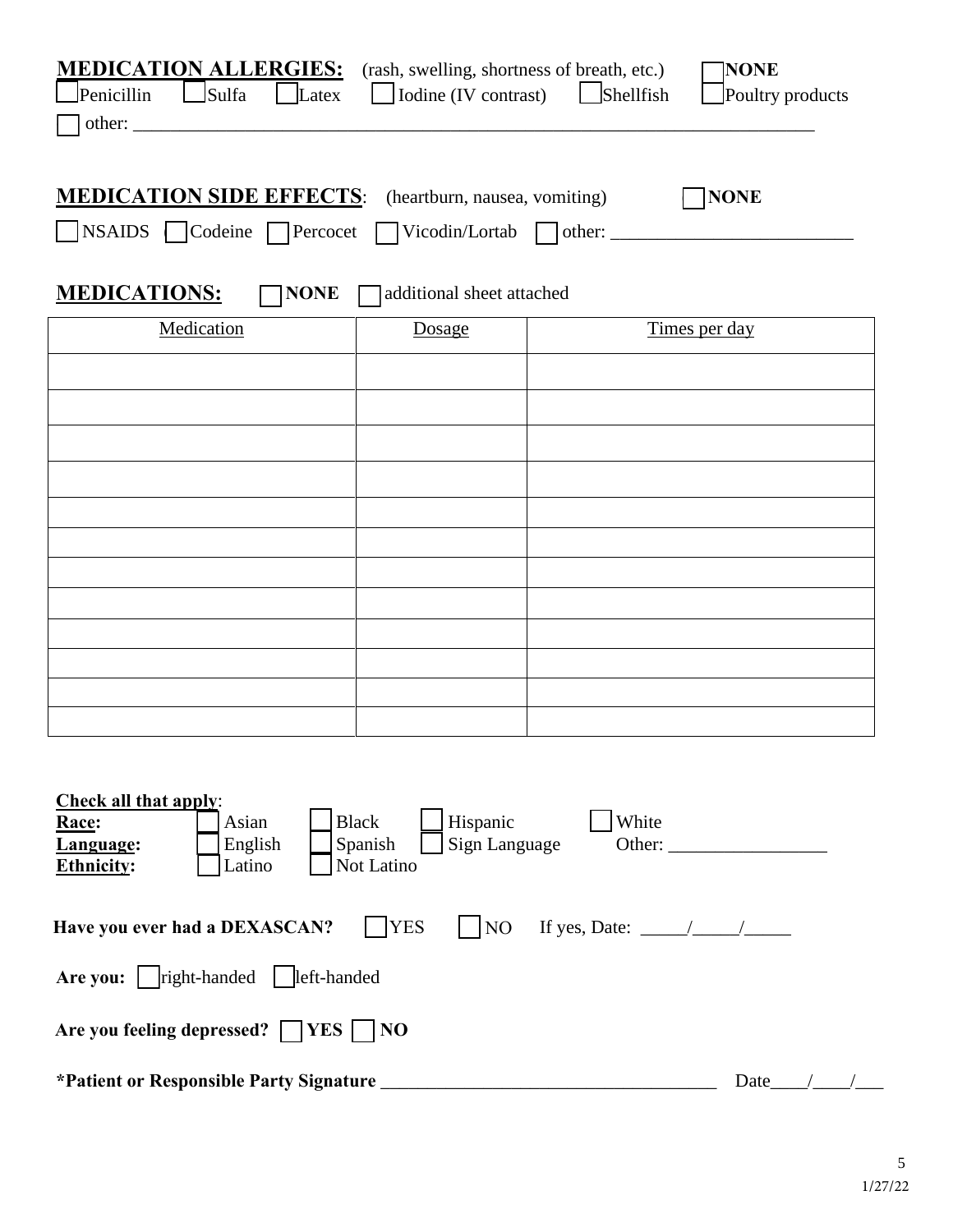| <b>INSURANCE INFORMATION:</b>                                                          |  |              |
|----------------------------------------------------------------------------------------|--|--------------|
| My Insurance requires a referral to a Specialist: $\Box$ YES                           |  | $\vert$   NO |
| Is patient minor/dependent? $\Box$ YES $\Box$ NO                                       |  |              |
|                                                                                        |  |              |
|                                                                                        |  |              |
| <b>Subscriber for Primary Insurance:</b> (Name the insurance policy is listed under)   |  |              |
|                                                                                        |  |              |
|                                                                                        |  |              |
|                                                                                        |  |              |
|                                                                                        |  |              |
|                                                                                        |  |              |
|                                                                                        |  |              |
|                                                                                        |  |              |
|                                                                                        |  |              |
| <b>Subscriber for Secondary Insurance:</b> (Name the insurance policy is listed under) |  |              |
|                                                                                        |  |              |
|                                                                                        |  |              |
|                                                                                        |  |              |
|                                                                                        |  |              |
|                                                                                        |  |              |
|                                                                                        |  |              |
|                                                                                        |  |              |
|                                                                                        |  |              |

#### **THIS FORM MAY BE SENT TO YOUR INSURANCE COMPANY**

I authorize Shore Orthopaedic University Associates to furnish information to insurance carriers concerning my illness, condition, accident, or injury and treatment. I hereby assign to Shore Orthopaedic University Associates all payments for medical services rendered to me or my dependent(s) which I have not already paid. I acknowledge that all of the above information is true and correct and that it has been furnished to Shore Orthopaedic University Associates with full knowledge that I, the patient, or my dependent, will be liable for all said services rendered and that I, the patient, or my dependent will be contractually bound to pay for said services including all costs of collection and a reasonable attorney's fee should collection become necessary.

### **EXPRESS PRIOR CONSENT TO CONTACT CONSUMER BY CELL PHONE:**

You agree, in order for us to service your account or to collect monies you may owe, Shore Orthopaedic University Associates and/or our agents may contact you by telephone at any telephone number associated with your account, including wireless telephone numbers, which could result in charges to you. We may also contact you by sending text messages or emails, using any email address you provide to use. Methods of contact may include using pre-recorded/artificial voice messages and/or use of an automatic dialing device, as applicable. I/We have read this disclosure and agree that Shore Orthopaedic University Associates, its employees and/or our agents may contact me/us as described above.

| <b>Print Name</b>                | *Signature | Date |
|----------------------------------|------------|------|
| <b>Parent or Guardian's Name</b> | *Signature | Date |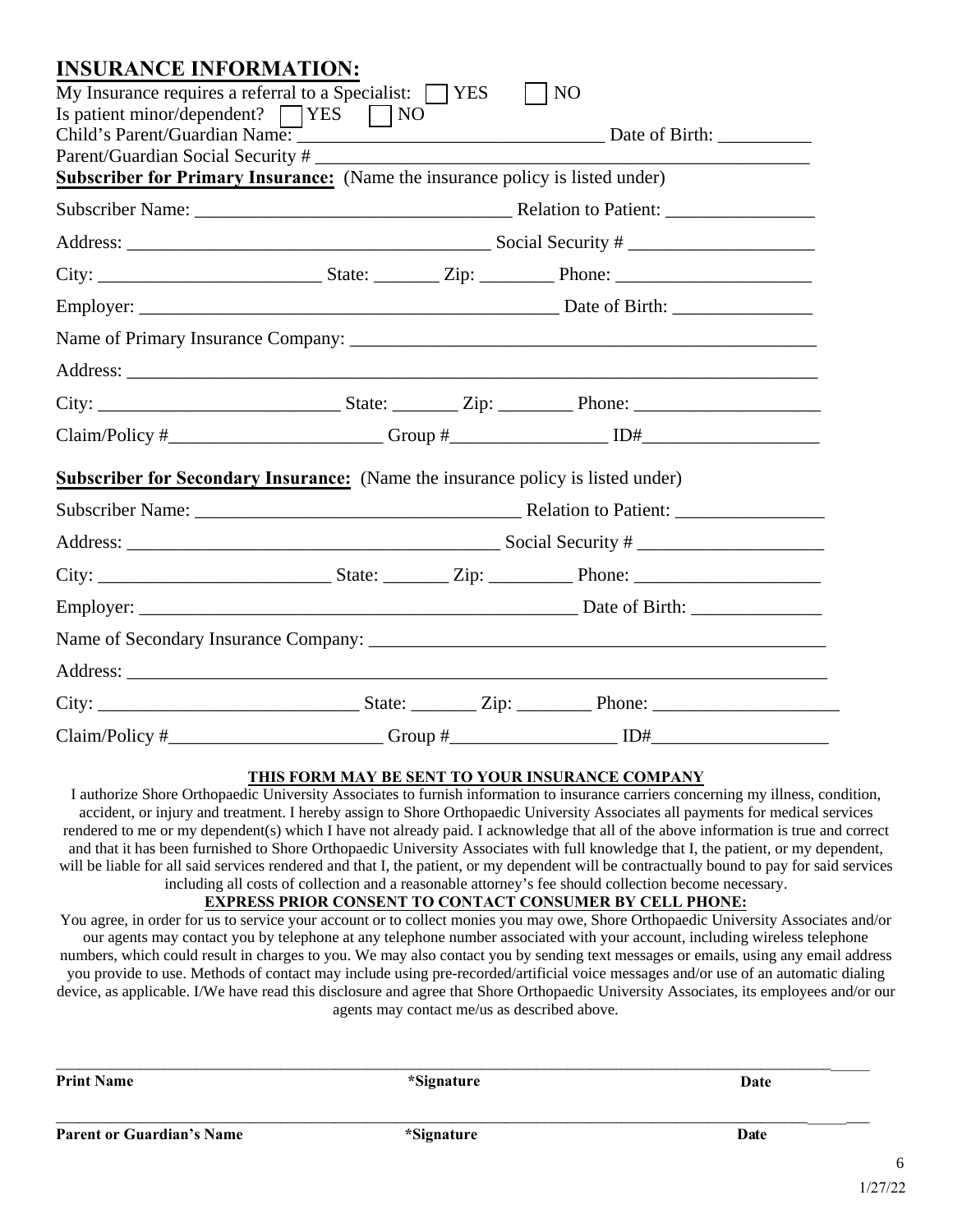## **SHORE ORTHOPAEDIC UNIVERSITY ASSOCIATES PF-2000 Consent to Use and Disclosure of Protected Health Information**

#### *Use and Disclosure of your Protected Health Information*

Your protected health information will be used by Shore Orthopaedic University Associates or disclosed to others for the purposes of treatment, obtaining payment, or supporting the day-to-day health care operations of the practice.

#### *Notice of Privacy Practices*

You should review the Notice of Privacy Practices for a more complete description of how your protected health information may be used or disclosed. You may review the notice prior to signing this consent.

#### *Requesting a Restriction on the Use or Disclosure of Your Information*

You may request a restriction on the use or disclosure of your protected health information.

*Shore Orthopaedic University Associates* may or may not agree to restrict the use or disclosure of your protected health information.

If *Shore Orthopaedic University Associates* agrees to your request, the restriction will be binding on the practice. Use or disclosure of protected information in violation of an agreed upon restriction will be a violation of the federal privacy standards.

#### *Revocation of Consent*

You may revoke this consent to the use and disclosure of your protected health information. You must revoke this consent in writing. Any use or disclosure that has already occurred prior to the date on which your revocation or consent is received will not be affected.

#### *Reservation of Right of Change Privacy Practices*

*Shore Orthopaedic University Associates* reserved the right to modify the privacy practices outlined in this notice.

"Public law of the State of New Jersey mandates that a physician, chiropractor or podiatrist inform his patients of any significant financial interest he may have in a health care services. Accordingly, I wish to inform you that I do have a financial interest in the following health care service(s) to which I refer my patients:

#### *Shore Ambulatory Surgical Center, LLC d/b/a Jersey Shore Ambulatory Surgery Center*

You may, of course, seek treatment at a health care service provider of your own choice. A listing of alternative health care service providers can be found in the classified section of your telephone directory under the appropriate heading. NJSA 45:9-22.6"

#### *Signature*

I have reviewed this consent form and give my permission to *Shore Orthopaedic University Associates* to use and disclose my health information in accordance with it.

\_\_\_\_\_\_\_\_\_\_\_\_\_\_\_\_\_\_\_\_\_\_\_\_\_\_\_\_\_\_\_\_\_\_\_\_\_\_\_\_\_\_\_\_\_\_\_\_\_\_\_\_\_\_\_\_\_\_\_\_\_\_\_\_\_\_\_\_\_\_\_\_\_\_\_\_\_\_\_\_\_\_\_\_\_\_\_\_\_\_\_\_\_\_\_\_\_\_\_\_\_\_\_\_\_\_

### **Name of Patient \*Signature** of Patient \*Signature of Patient

**\_\_\_\_\_\_\_\_\_\_\_\_\_\_\_** 

### **\*Signature of Patient Representative Relationship to Patient**

## **Date**

**PROJECT MEDICINE DROP:** Safe and Secure Medicine Disposal Unused medications that remain in your medicine cabinet are susceptible to theft and misuse. To prevent medications from getting into the wrong hands, New Jersey's Office of the Attorney General and Division of Consumer Affairs urge you to properly dispose of your expired and unwanted prescription medicine at a nearby Project Medicine Drop location. DROP OFF IS SIMPLE, ANONYMOUS AND AVAILABLE 24 HOURS A DAY–365 DAYS A YEAR, NO QUESTIONS ASKED. Simply bring in your prescription and over-the-counter medications and discard them in an environmentally safe manner. Always scratch out the identifying information on any medicine container you are discarding.

\*For a list of Project Medicine Drop locations, please visit www.njconsumeraffairs.gov/meddrop

**\_\_\_\_\_\_\_\_\_\_\_\_\_\_\_\_\_\_\_\_\_\_\_\_\_\_\_\_\_\_\_\_\_\_\_\_\_\_\_\_\_\_\_\_\_\_\_\_\_\_\_\_\_\_\_\_\_\_\_\_\_\_\_\_\_\_\_\_\_\_\_\_\_\_\_\_\_\_\_\_\_\_\_\_\_\_\_\_\_\_\_\_\_\_\_\_\_\_** 

- **SAVE: a copy for your records**
- **PRINT: and bring to your appointment**
- **SIGN: all signature sections prior to check-in**